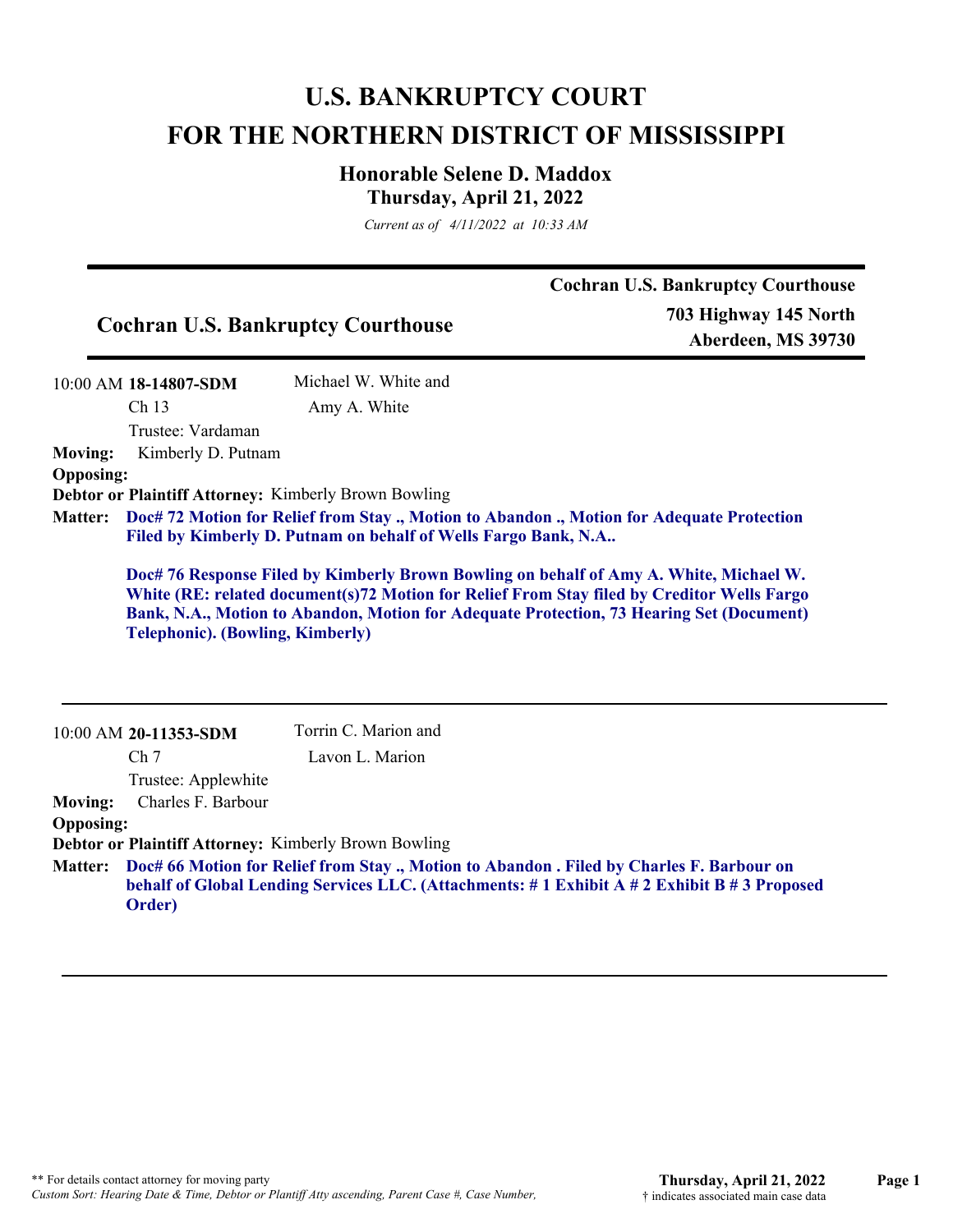|                  | 10:00 AM 22-10617-SDM                         | Ira J. Perry and                                                                               |
|------------------|-----------------------------------------------|------------------------------------------------------------------------------------------------|
|                  | Ch 13                                         | Muriel G. Taylor                                                                               |
|                  | Trustee: Vardaman                             |                                                                                                |
| <b>Moving:</b>   | Kimberly Brown Bowling                        |                                                                                                |
| <b>Opposing:</b> |                                               |                                                                                                |
|                  |                                               | Debtor or Plaintiff Attorney: Kimberly Brown Bowling                                           |
| <b>Matter:</b>   |                                               | Doc# 5 Motion to Extend Automatic Stay under 362(c)(3)(B) Filed by Kimberly Brown Bowling      |
|                  |                                               | on behalf of Ira J. Perry, Muriel G. Taylor. (Attachments: #1 Proposed Order)                  |
|                  |                                               |                                                                                                |
|                  |                                               |                                                                                                |
|                  |                                               |                                                                                                |
|                  | 10:00 AM 21-12201-SDM                         | Molecular & Diagnostic Testing Labs of America, LL                                             |
|                  | Ch <sub>11</sub>                              |                                                                                                |
|                  |                                               |                                                                                                |
| <b>Moving:</b>   | Gregory J. Walsh                              |                                                                                                |
| <b>Opposing:</b> |                                               |                                                                                                |
|                  | Debtor or Plaintiff Attorney: Robert Gambrell |                                                                                                |
| <b>Matter:</b>   |                                               | Doc# 62 Motion for Adequate Protection, Motion for Relief from Stay. Filed by Gregory J.       |
|                  | by: (MDH)                                     | Walsh on behalf of AmeriCredit Financial Services, Inc. dba GM Financial . Entered on Docket   |
|                  |                                               |                                                                                                |
|                  |                                               | Doc# 68 Response to Motion for Relief from the Automatic Stay or for Adequate Protection Filed |
|                  |                                               | by Robert Gambrell on behalf of Molecular & Diagnostic Testing Labs of America, LLC (RE:       |
|                  |                                               | related document(s)62 Motion for Adequate Protection filed by Creditor AmeriCredit Financial   |

**Services, Inc. dba GM Financial, Motion for Relief From Stay). (Gambrell, Robert)**

| 10:00 AM 21-10866-SDM | Ironwood Financial, LLC |
|-----------------------|-------------------------|
| Ch <sub>11</sub>      |                         |

**Moving:** R. Spencer Clift III **Opposing: Debtor or Plaintiff Attorney:** Craig M. Geno

D. Andrew Phillips James P. Wilson

**Doc# 210 Motion to Establish Claim Bar Date for Merchant Claimants Without Notice of Debtors Matter: Chapter 11 Case or the Opportunity to File Claims Filed by Tiffany Payne Geyer on behalf of Worldpay ISO Inc., f/k/a Vantiv, Inc., f/k/a National Processing Company. (Attachments: # 1 Exhibit A - Creditor Matrix # 2 Exhibit B - Amended Creditor Matrix)**

**Doc# 260 Objection Filed by Craig M. Geno on behalf of Ironwood Financial, LLC (RE: related document(s)210 Generic Motion filed by Creditor Worldpay ISO Inc., f/k/a Vantiv, Inc., f/k/a National Processing Company). (Geno, Craig)**

**Doc# 264 Objection Filed by Michael P. Coury on behalf of C&V Photo Casino, LLC, Robert Meyer, Simon and Rhonda West d/b/a Big City Limo, Taysir Tayeh (RE: related document(s)210 Generic Motion filed by Creditor Worldpay ISO Inc., f/k/a Vantiv, Inc., f/k/a National Processing Company). (Attachments: # 1 Exhibit A- Worldpay Proof of Claim) (Coury, Michael)**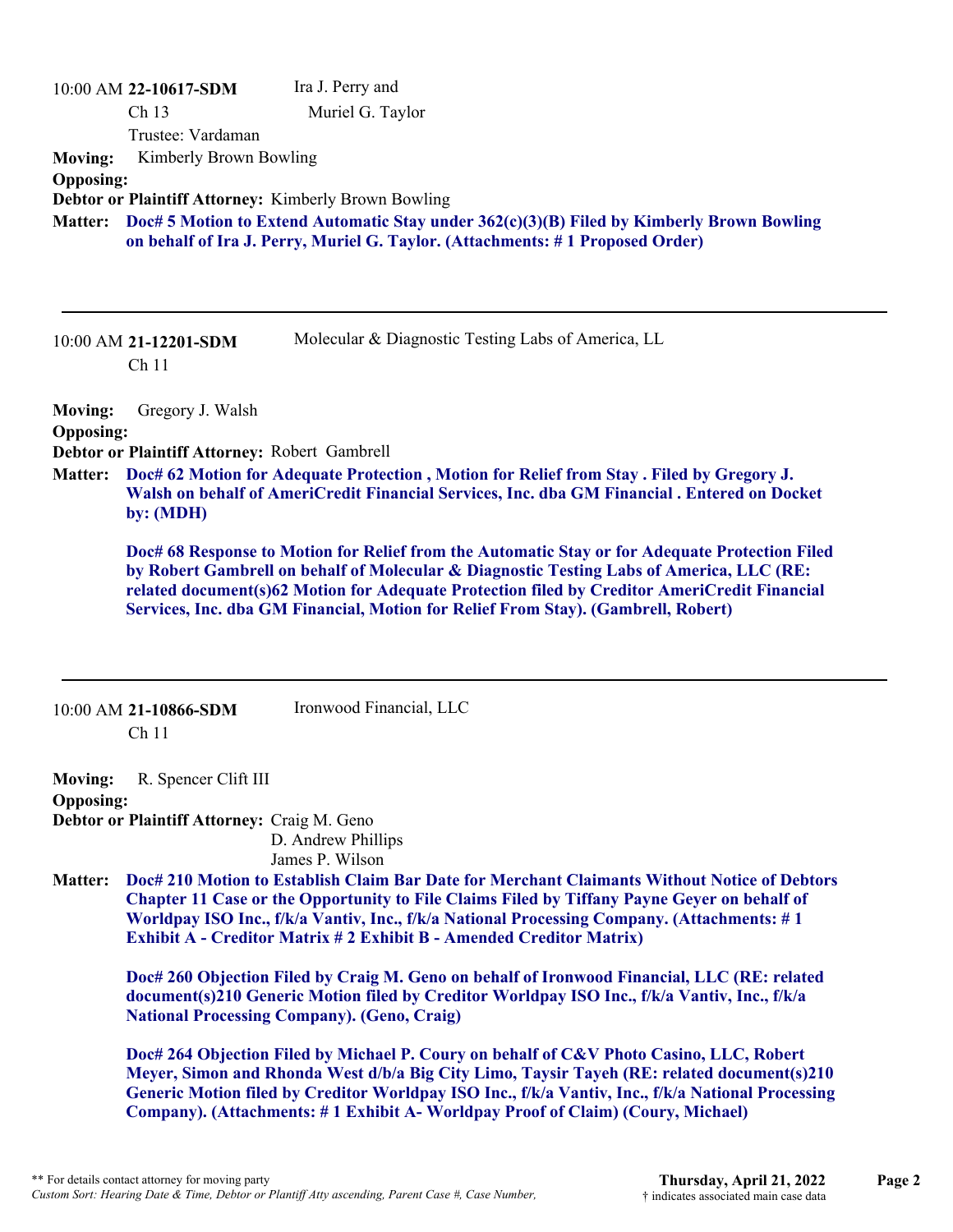## 10:00 AM **21-10866-SDM**  Ch 11 Ironwood Financial, LLC

**Moving:** R. Spencer Clift III **Opposing: Debtor or Plaintiff Attorney:** Craig M. Geno D. Andrew Phillips James P. Wilson

**Doc# 179 Motion for Derivative Standing and Leave to File Adversary Complaint for Declaratory Matter: and Injunctive Relief Filed by Tiffany Payne Geyer on behalf of Worldpay ISO Inc., f/k/a Vantiv, Inc., f/k/a National Processing Company.**

**Doc# 195 Objection Filed by Michael P. Coury on behalf of Robert Meyer, Taysir Tayeh (RE: related document(s)179 Generic Motion filed by Creditor Worldpay ISO Inc., f/k/a Vantiv, Inc., f/k/a National Processing Company). (Attachments: # 1 Exhibit A- Worldpay Response to Motion for Relief From Stay # 2 Exhibit B- 9/30/21 Order Striking Request for Class Certification # 3 Exhibit C- Order On Motion to Dismiss Adversary Proceeding) (Coury, Michael)**

**Doc# 197 Objection Filed by Craig M. Geno on behalf of Ironwood Financial, LLC (RE: related document(s)179 Generic Motion filed by Creditor Worldpay ISO Inc., f/k/a Vantiv, Inc., f/k/a National Processing Company). (Geno, Craig)**

**Doc# 198 Joinder Filed by Christopher Meredith on behalf of BankPlus RE: (related document(s)179 Generic Motion filed by Creditor Worldpay ISO Inc., f/k/a Vantiv, Inc., f/k/a National Processing Company). (Meredith, Christopher)**

**Doc# 245 Document Notice of Order Entered by the District Court for the Northern District of Illinois Filed by Tiffany Payne Geyer on behalf of Worldpay ISO Inc., f/k/a Vantiv, Inc., f/k/a National Processing Company RE: (related document(s)179 Generic Motion filed by Creditor Worldpay ISO Inc., f/k/a Vantiv, Inc., f/k/a National Processing Company). (Geyer, Tiffany)**

10:00 AM **19-12720-SDM**  Latasha M. Jefferson

Ch 13

Trustee: Vardaman

## **Moving:** Gregory J. Walsh **Opposing:**

**Debtor or Plaintiff Attorney:** Stephanie L. Mallette

**Doc# 31 Motion for Relief from Stay with Exhibits as to the Surrendered 2011 Toyota Avalon., Matter: Motion for Relief from Stay (Codebtor or Child Support) Tony Petty, Motion to Abandon . Filed by Gregory J. Walsh on behalf of Exeter Finance LLC.**

**Doc# 33 Response Filed by Stephanie L. Mallette on behalf of Latasha M. Jefferson (RE: related document(s)31 Motion for Relief From Stay filed by Creditor Exeter Finance LLC, Motion for Relief from Stay (Codebtor or Child Support), Motion to Abandon). (Mallette, Stephanie)**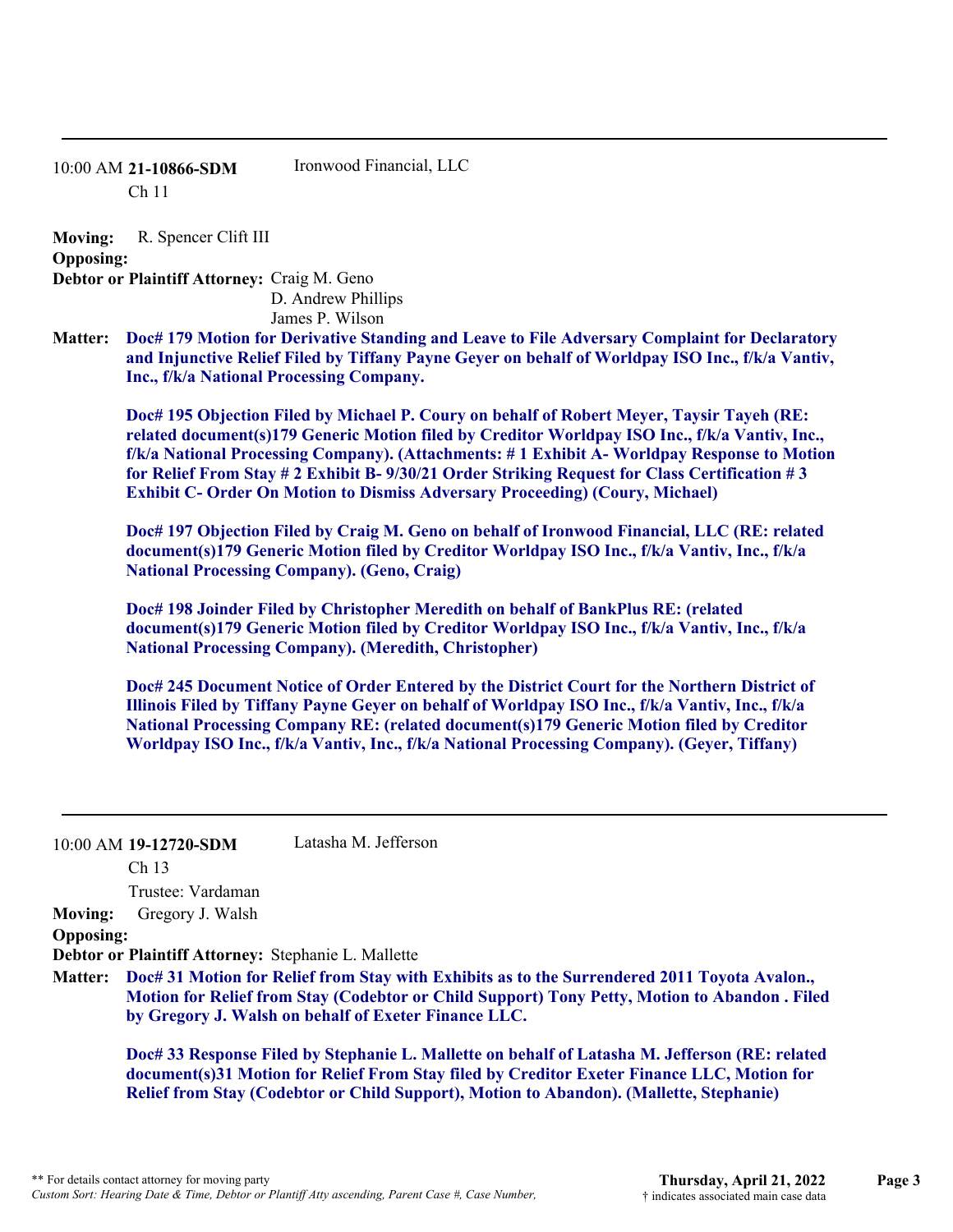|                  | 10:00 AM 21-11081-SDM                            | Jerome Fuller                                                                                       |
|------------------|--------------------------------------------------|-----------------------------------------------------------------------------------------------------|
|                  | Ch <sub>13</sub>                                 |                                                                                                     |
|                  | Trustee: Vardaman                                |                                                                                                     |
| <b>Moving:</b>   | Gregory J. Walsh                                 |                                                                                                     |
| <b>Opposing:</b> |                                                  |                                                                                                     |
|                  | Debtor or Plaintiff Attorney: Robert Rex McRaney |                                                                                                     |
|                  |                                                  | G. Adam Sanford                                                                                     |
|                  |                                                  | Matter: Doc# 27 Motion for Relief from Stay with Exhibits as to the 2011 Chevrolet Camaro. Filed by |
|                  |                                                  | Gregory J. Walsh on behalf of Santander Consumer USA Inc                                            |

10:00 AM **20-11787-SDM**  Ch 13 Trustee: Vardaman Shundra S Rice **Moving:** Charles F. Barbour **Opposing: Debtor or Plaintiff Attorney:** Dalton Middleton **Doc# 29 Motion for Relief from Stay ., Motion for Relief from Stay (Codebtor or Child Support) , Matter: Motion to Abandon . Filed by Charles F. Barbour on behalf of Global Lending Services LLC. (Attachments: # 1 Exhibit A # 2 Exhibit B # 3 Proposed Order)**

|                  | 10:00 AM 19-14988-SDM                                                                                                                                                                                                                                                                                         | Angela Wilcox                                                                       |  |
|------------------|---------------------------------------------------------------------------------------------------------------------------------------------------------------------------------------------------------------------------------------------------------------------------------------------------------------|-------------------------------------------------------------------------------------|--|
|                  | Ch <sub>13</sub>                                                                                                                                                                                                                                                                                              |                                                                                     |  |
|                  | Trustee: Vardaman                                                                                                                                                                                                                                                                                             |                                                                                     |  |
| <b>Moving:</b>   | Michael J. McCormick                                                                                                                                                                                                                                                                                          |                                                                                     |  |
| <b>Opposing:</b> |                                                                                                                                                                                                                                                                                                               |                                                                                     |  |
|                  | Debtor or Plaintiff Attorney: R. Gawyn Mitchell                                                                                                                                                                                                                                                               |                                                                                     |  |
| <b>Matter:</b>   | Doc# 25 Motion for Relief from Stay ., Motion for Relief from Stay (Codebtor or Child Support),<br>Motion to Abandon and Certificate of Service (15 Sherwood Drive, Columbus, MS 39705). Filed<br>by Michael J. McCormick on behalf of Selene Finance LP. (Attachments: #1 Exhibit A)<br>(McCormick, Michael) |                                                                                     |  |
|                  |                                                                                                                                                                                                                                                                                                               | Doc# 28 Response Filed by R. Gawyn Mitchell on behalf of Angela Wilcox (RE: related |  |

**document(s)25 Motion for Relief From Stay filed by Creditor Selene Finance LP, Motion for Relief from Stay (Codebtor or Child Support), Motion to Abandon). (Mitchell, R.)**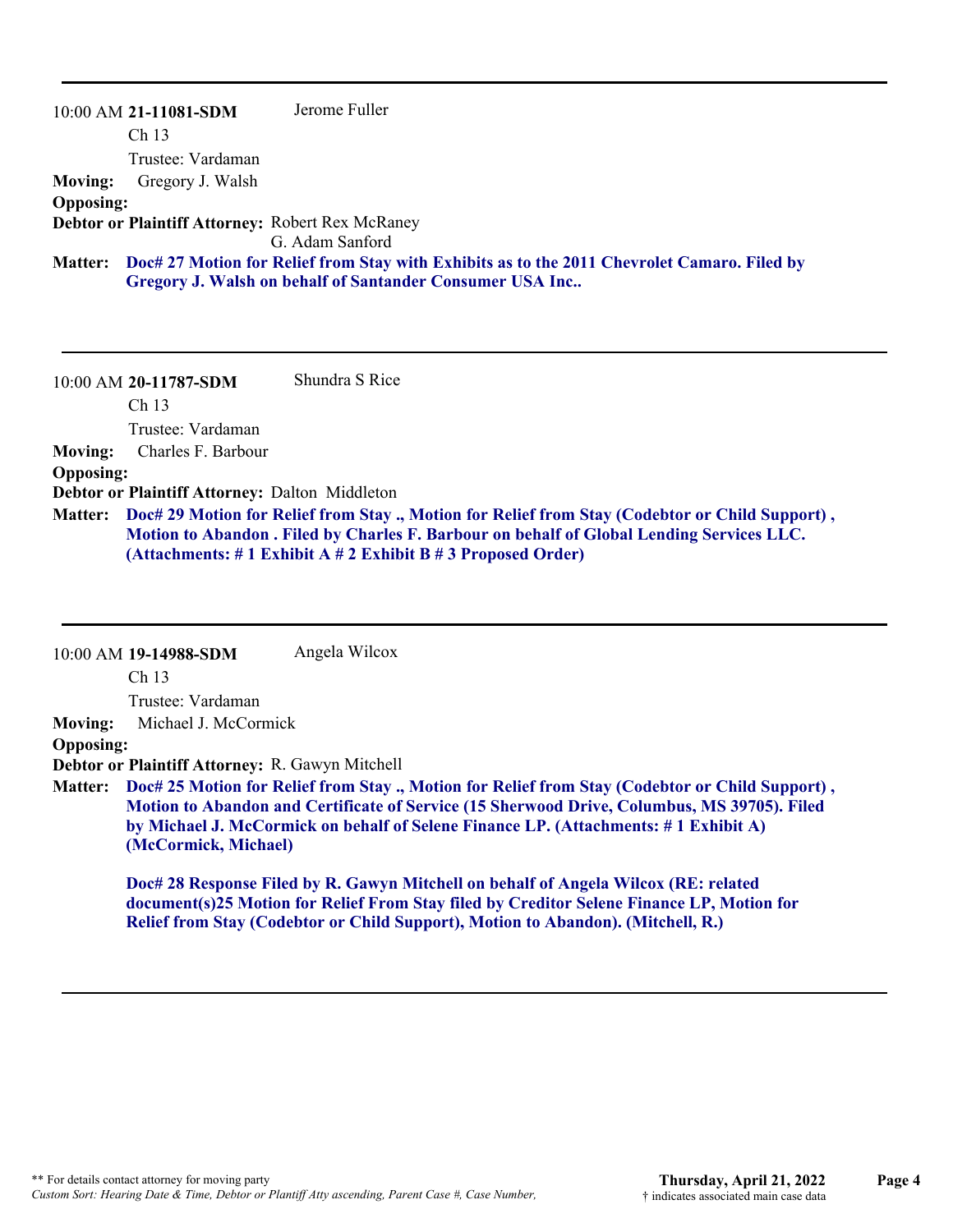| <b>Moving:</b><br><b>Opposing:</b><br><b>Matter:</b> | 10:00 AM 21-11335-SDM<br>Ch <sub>13</sub><br>Trustee: Vardaman<br>Gregory J. Walsh<br>Debtor or Plaintiff Attorney: R. Gawyn Mitchell | Kessler M. Cowans<br>Doc# 22 Motion for Relief from Stay with Exhibits as to the Surrendered 2014 Audi Q5. Filed by<br>Gregory J. Walsh on behalf of Credit Acceptance Corp                                                                       |
|------------------------------------------------------|---------------------------------------------------------------------------------------------------------------------------------------|---------------------------------------------------------------------------------------------------------------------------------------------------------------------------------------------------------------------------------------------------|
|                                                      | 10:00 AM 21-10931-SDM<br>Ch <sub>11</sub>                                                                                             | Haven Campus Communities - Starkville, LLC                                                                                                                                                                                                        |
| <b>Moving:</b>                                       | Douglas C. Noble                                                                                                                      |                                                                                                                                                                                                                                                   |
| <b>Opposing:</b>                                     | Debtor or Plaintiff Attorney: Douglas C. Noble                                                                                        |                                                                                                                                                                                                                                                   |
|                                                      |                                                                                                                                       | David Lee Bury<br>Thomas B. Norton                                                                                                                                                                                                                |
|                                                      |                                                                                                                                       | Ward Stone                                                                                                                                                                                                                                        |
| <b>Matter:</b>                                       |                                                                                                                                       | Doc# 190 Second Motion to Extend Exclusivity Period for Filing a Chapter 11 Plan Filed by<br>David Lee Bury Jr on behalf of Haven Campus Communities - Starkville, LLC.                                                                           |
|                                                      |                                                                                                                                       | Doc# 193 Objection Filed by Ida Danielle Mashburn-Myrick on behalf of Origin Bank (RE:<br>related document(s)190 Motion to Extend/Limit Exclusivity Period filed by Debtor Haven<br>Campus Communities - Starkville, LLC). (Mashburn-Myrick, Ida) |
|                                                      | 10:00 AM 21-10931-SDM<br>Ch <sub>11</sub>                                                                                             | Haven Campus Communities - Starkville, LLC                                                                                                                                                                                                        |
| <b>Moving:</b>                                       | Douglas C. Noble                                                                                                                      |                                                                                                                                                                                                                                                   |
| <b>Opposing:</b>                                     |                                                                                                                                       |                                                                                                                                                                                                                                                   |
|                                                      | Debtor or Plaintiff Attorney: Douglas C. Noble                                                                                        | David Lee Bury                                                                                                                                                                                                                                    |
|                                                      |                                                                                                                                       | Thomas B. Norton                                                                                                                                                                                                                                  |
| <b>Matter:</b>                                       |                                                                                                                                       | Ward Stone<br>Doc# 8 Motion to Use Cash Collateral Filed by Douglas C. Noble on behalf of Haven Campus<br>Communities - Starkville, LLC. (Attachments: #1 Exhibit A - Budget #2 Proposed Order)                                                   |
|                                                      |                                                                                                                                       | Doc# 34 Objection Filed by Ida Danielle Mashburn-Myrick on behalf of Origin Bank (RE:<br>related document(s)8 Motion to Use Cash Collateral filed by Debtor Haven Campus Communities<br>- Starkville, LLC). (Mashburn-Myrick, Ida)                |
|                                                      |                                                                                                                                       | Doc# 93 Supplemental Objection Filed by Sarah Beth Wilson on behalf of Origin Bank (RE:<br>related document(s)8 Motion to Use Cash Collateral filed by Debtor Haven Campus Communities                                                            |

**- Starkville, LLC). (Wilson, Sarah Beth)**